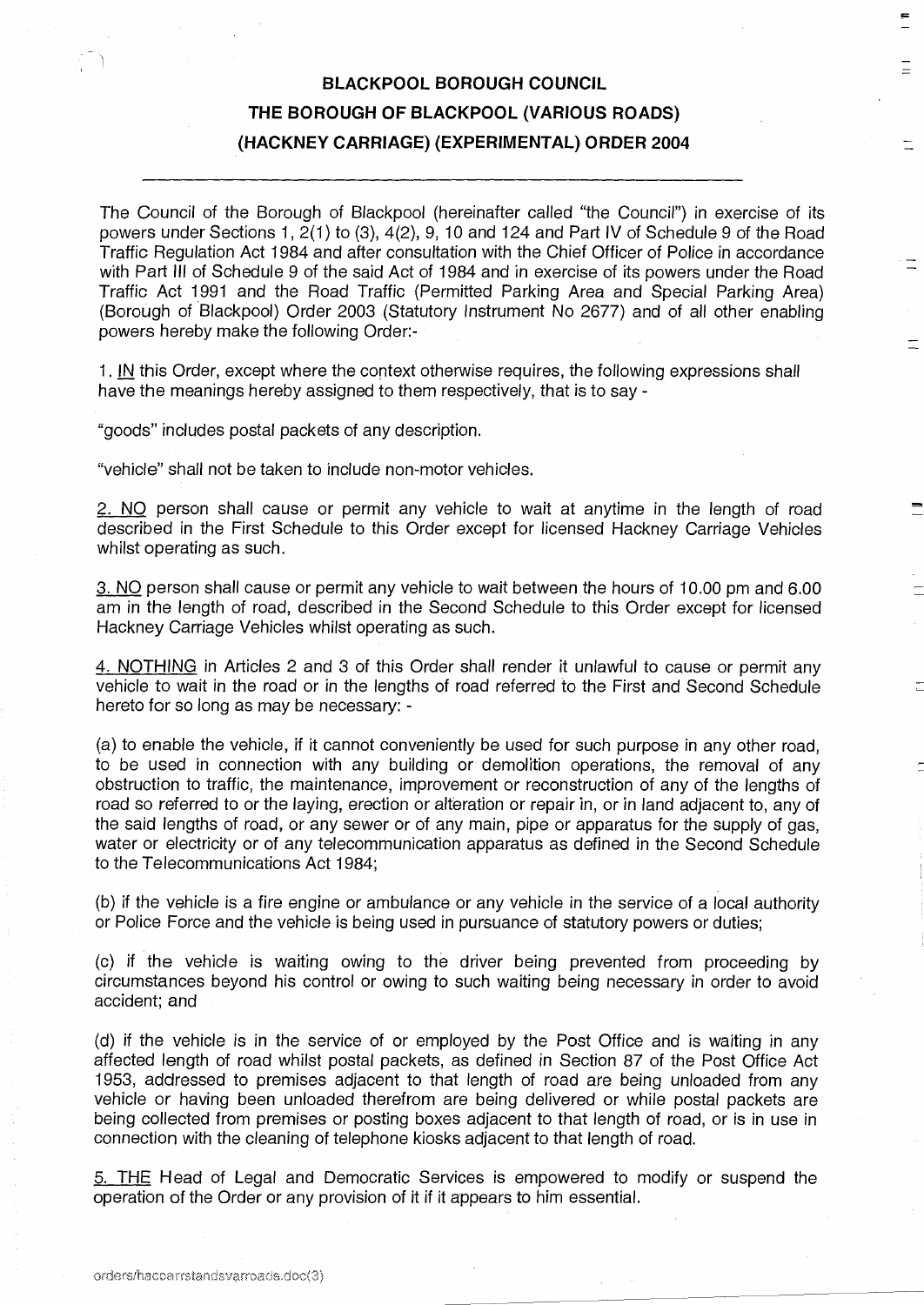(a) in the interests of the expeditious, convenient and safe movement of traffic;

(b) in the interests of providing suitable and adequate on street parking facilities ; or

(c) for preserving or improving the amenities of the area through which any road affected by the Order runs.

6. ANY provisions contained in The Borough of Blackpool (Various Roads) (Consolidation of Waiting Restrictions, On Street Parking Places, Residents' Parking Places and Protection of Bus Stops) Order 2003 and inconsistent with the provisions of this Order are hereby revoked.

7. THIS Order shall come into operation on the 1st day of November 2004 and shall be operative for a period of six months and may be cited as "THE BOROUGH OF BLACKPOOL (VARIOUS ROADS) (HACKNEY CARRIAGE) (EXPERIMENTAL) ORDER 2004".

Given under the Common Seal of the Council of the Borough of Blackpool on the 14h day of October 2004.

THE COMMON SEAL of The Blackpool Borough Council was hereunto affixed in ) the presence of:-

Head of Legal and Democratic Services



 $\equiv$